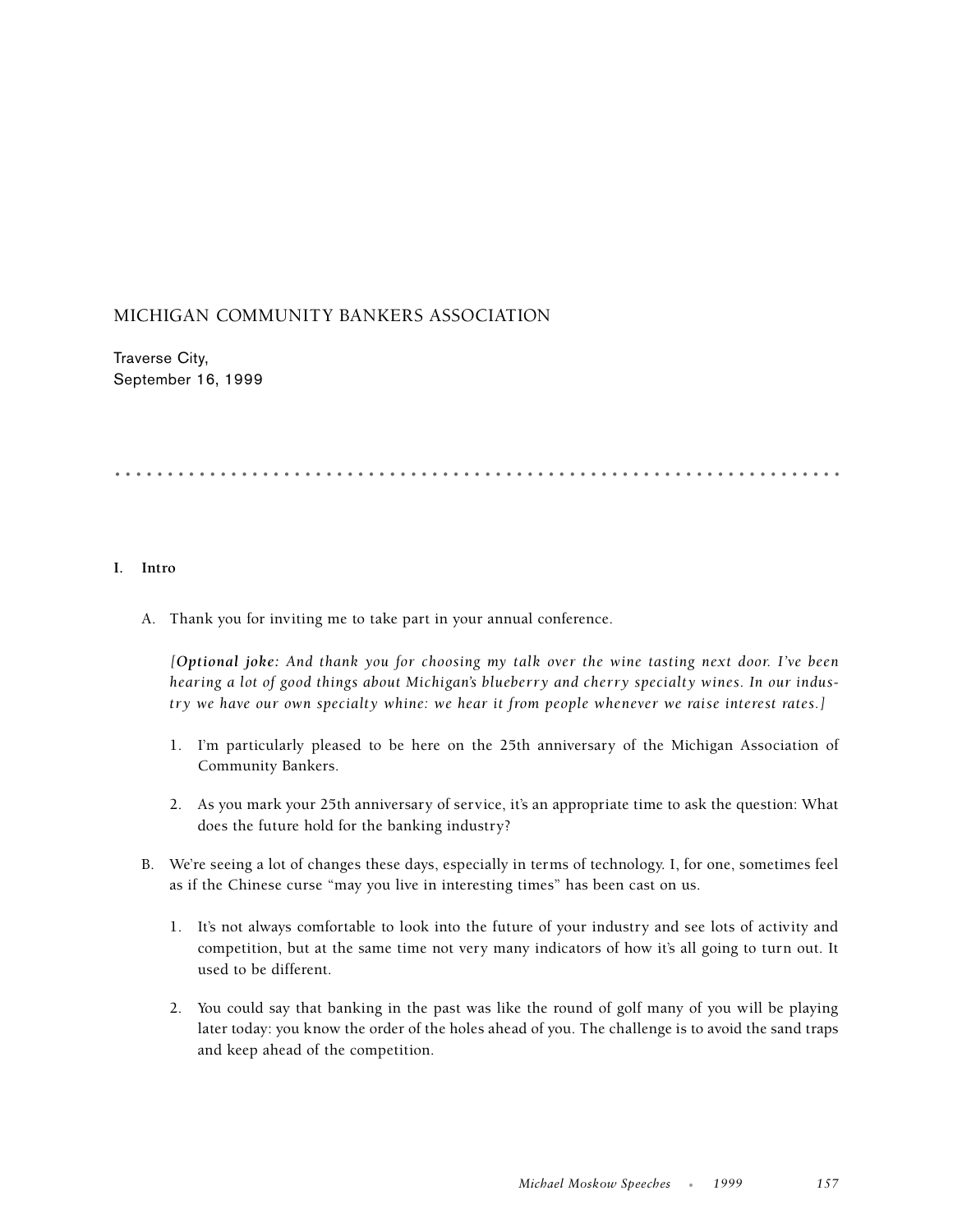- 3. But the next phase in banking is going to be even more complex: the layout of the course will be less clear as technology paves the way for more and more competitors to enter the financial services industry.
- C. Recently, I read in the Wall Street Journal about Yahoo setting up a Web bill payment service to compete with similar ventures owned by banks. It's amazing really.
	- 1. What would you have thought if I had stood up here five years ago and said that banks would be facing competition today from a complete novice to the financial services industry that had just been founded by two California grad students studying computer science.
	- 2. And further that the name of this new organization would be (pause) Yahoo?
	- 3. I suspect you would have gotten up right then and headed for the wine-tasting next door.…...and assumed I had already been there.
- D. This just shows how dangerous it is to try to accurately predict the future. That's why economists always say, when giving an economic forecast that you should give a number or a date, but never both.
- E. Today I'm going to give your neither. What I will do here today is lay out how these years of transformation will affect the Fed's interaction with the banking industry.

#### **II. Y2K**

- A. To begin, let's look at what's in store for the banking industry in the immediate future, in terms of Y2K.
- B. First of all, I'd like to reassure you that there is no truth to the rumor that the Fed is stockpiling slide rules, sundials, and adding machines. In fact, we're confident that the century date change will come and go with a minimum of disruption.
- C. We believe that the public will keep the year 2000 rollover in perspective, realizing it is one more challenge we will meet.
	- 1. Certainly, community banks must be given credit for the work they've done informing their customers of the soundness of their banks and readiness for Y2K.
	- 2. Banks that have had the greatest success with informing customers have gone beyond the statement stuffer.
	- 3. In fact, a recent Gallup poll indicates that the more information customers have about Y2K preparedness, the more optimistic they are.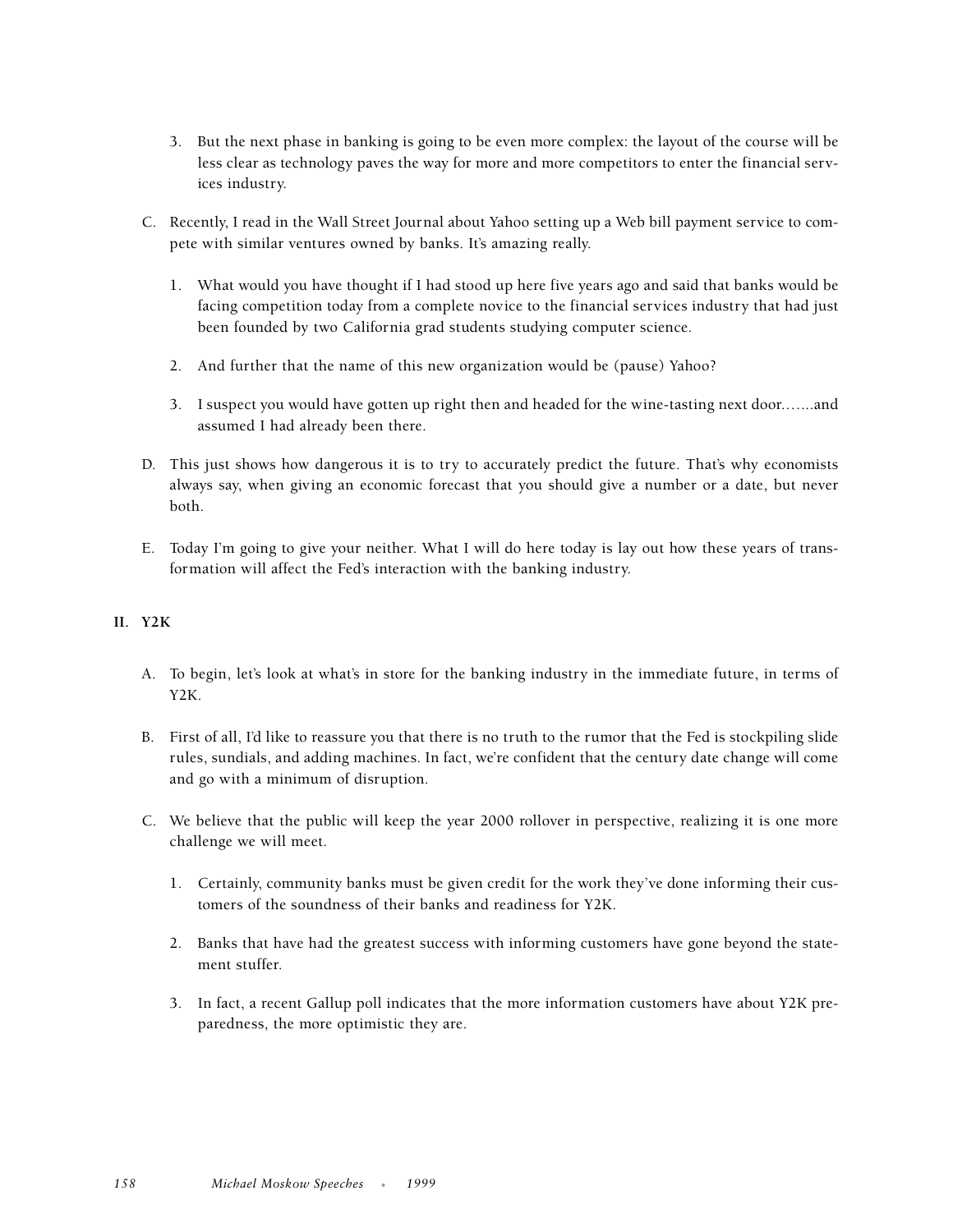- D. At the Fed, we are addressing Y2K at all levels. As I'm sure you know, we have three main areas of responsibility.
	- 1. First, we are a service provider: we provide financial services to banks and the U.S. government.
	- 2. Second, in the role many of you know well, we are a bank regulator: we supervise state member banks and bank holding companies, and branches of foreign banks.
	- 3. Finally, but certainly not of least importance, we formulate national monetary policy. We're committed to doing all we can to safeguard the operations of the U.S. financial system. That's the reason Y2K preparedness has been so important to the Federal Reserve System.
- E. Internally, we've already made significant progress in preparing for the rollover. All of our most important systems are ready for Y2K and are already in production.
	- 1. As a financial service provider, we're confident there will be no disruption in our ability to meet the needs of you our customers, the commercial banks, nor the needs of the U.S. government.
	- 2. As a regulator, we're working closely with other regulators to review the preparedness of all the commercial banks we supervise.
	- 3. Ultimately, it's up to you to be sure that you're ready. But the results of our Y2K exams so far indicate that 99% of banks are making satisfactory progress.
- F. There is an old saying that a person surprised is already half-beaten. We have certainly taken this to heart, and we have no intention of being surprised by anything Y2K has to offer. But sound preparation is only part of the battle.
	- 1. There is still some concern that popular misconceptions about Y2K that could lead some people to withdraw unusually large sums of money from their bank accounts.
	- 2. For this reason the Federal Reserve is making available to you more than enough cash to cover any unusually large demands by customers.
- G. Some are also concerned that credit lines may be drawn down as we approach year-end.
	- 1. As always, the Fed stands ready to provide liquidity through the discount window.
	- 2. In addition, we have introduced a new liquidity facility to meet Y2K-related needs.
	- 3. You should make sure that you have made all the necessary arrangements ahead of time in case you need to access these facilities.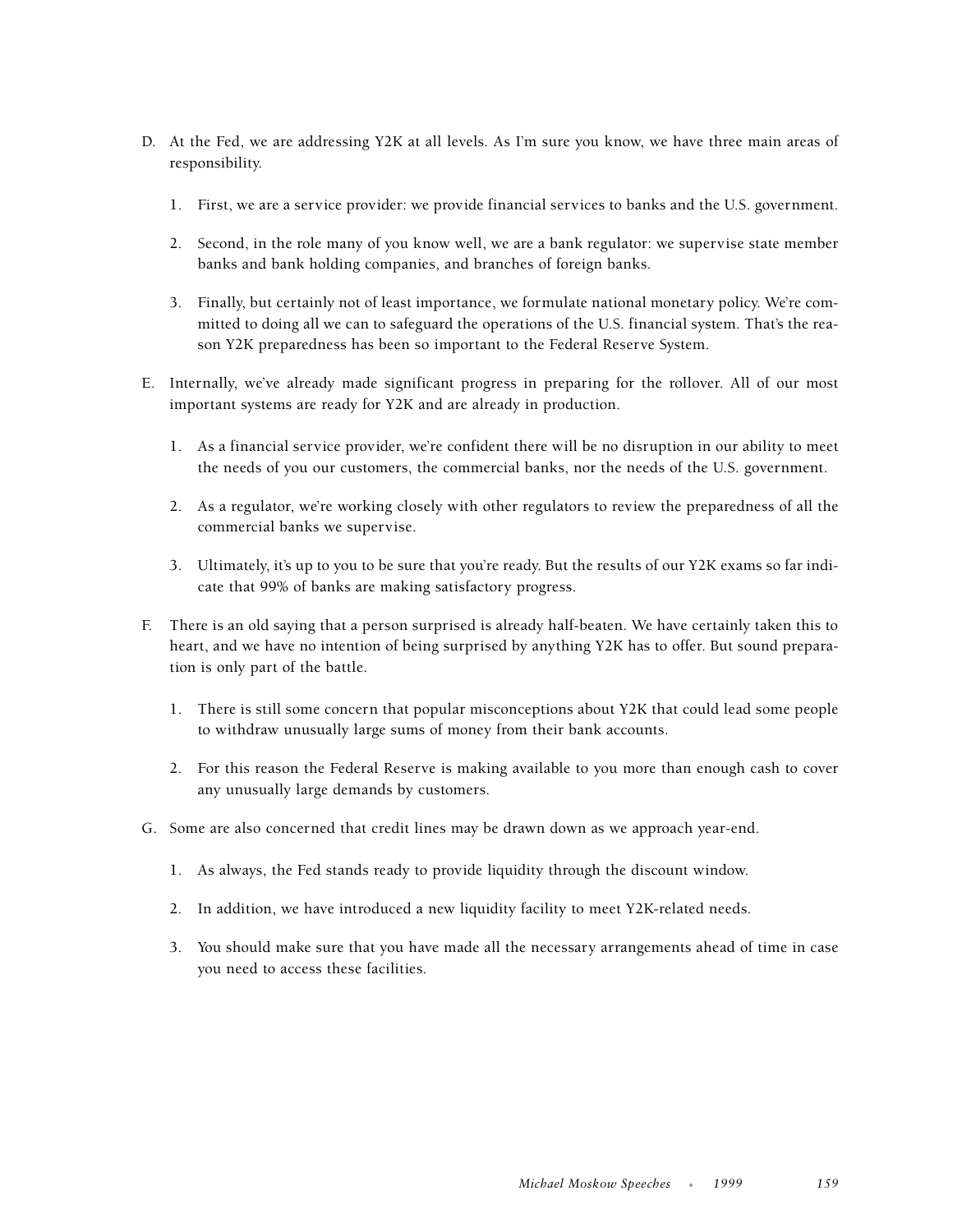#### **III. Technology and the Economy**

- A. Now, let's look at the bigger picture. There is no doubt that the rapid technological transformation of business and banking is impacting, and being impacted by, the vibrant economy we are currently experiencing.
	- 1. Over the past few years of the current economic expansion we've seen a rare combination of robust growth, and both low inflation and low unemployment.
	- 2. Growth has been driven by unusually strong consumer spending, and our expectations for growth in 1999 are even more positive than earlier this year.
- B. It was only last fall that many were concerned that the prospects for sustained growth were threatened by a significant seizing-up of U.S. financial markets.
	- 1. The FOMC responded to those developments by decreasing its target for the federal funds rate from 5? percent to 4? percent.
	- 2. Since then, we've seen a significant easing of financial strains and continued tight labor markets in the U.S., and the outlook for foreign economies has improved.
	- 3. With the U.S. economy growing at a healthy pace, the FOMC decided the degree of easing required to address the global turmoil of last fall was no longer consistent with sustained, noninflationary growth.
	- 4. Therefore, the Committee twice increased its federal funds rate target by a quarter of a percentage point to the current level of 51 ⁄4 percent.
	- 5. In a related move, the Board of Governors approved a quarter of percentage point increase in the discount rate to 43 ⁄4 percent.
- C. The strength of the U.S. economy over recent years is evident by looking at the Midwest.
	- 1. Most of our manufacturing industries, which in earlier days earned us the "Rustbelt" moniker, are running near capacity.
	- 2. The automobile industry, which, as you know, is heavily concentrated in this state, reported sales results for the past three months that were the strongest since 1986.
	- 3. Sales of both new and existing homes in the Midwest have exceeded practically everyone's expectations, which in turn has kept items such as appliances, electronics, and lawn furniture, selling rapidly.
	- 4. At the same time, strong employment growth earlier in the 1990s pushed unemployment rates in the region much lower than the nation as a whole, where they remain today.
- D. Michigan's economy is particularly strong.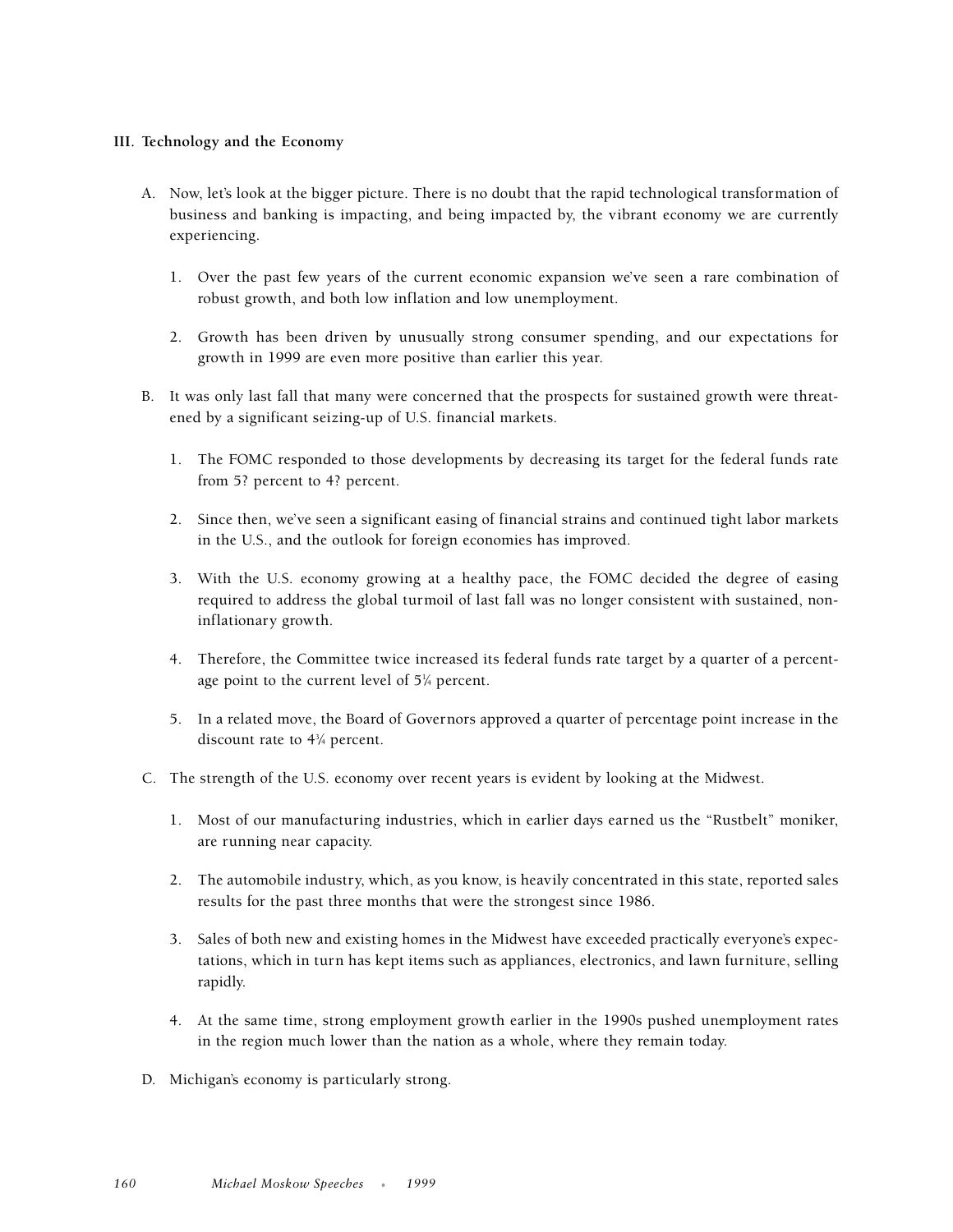- 1. Your July unemployment rate was 3.4%, well below the national average. In fact, this is the best job market Michigan has seen since 1970. Unemployment has been below the national average for over two years straight.
- 2. Much of Michigan's impressive performance is due, of course, to booming vehicle sales. And strong household balance sheets indicate that consumers remain in the mood to buy cars and trucks.
- 3. Auto sector success is spilling over to other industries as well.
	- For example, in Southeast Michigan, hotel room revenues are rising faster than in any other top hotel market in the country.
- 4. The only major downside of the Michigan economy is the shortage of workers that businesses say are holding back expansion plans.
- E. Some of your neighboring states are also facing problems in the agricultural sector, which is struggling because of low commodity prices.
	- 1. But, as compared to the '80s, even those states are doing well overall.
	- 2. Since the Midwest's industrial sector is faring so well, it is serving as something of a buffer for those states with a large agricultural sector.
- F. As I mentioned earlier, in addition to its monetary policy role, the Fed is a service provider for the banking industry, and is responsible for the safety and soundness of the banking industry. And just as your role in the financial industry is changing, so is ours.

#### **IV. Future of Community Banking**

- A. So what will the financial community of the future look like? You may have heard that community banks are in decline and unable to compete with the big banks as they get larger and leaner.
- B. But we at the Federal Reserve Bank of Chicago think the picture is far more complex. In fact, we think the reported demise of smaller banks is greatly exaggerated, paraphrase Mark Twain.
	- 1. Certainly, being bigger, in and of itself, does offer some potential efficiencies. And certainly there will be continuing consolidation among community banks. But community banks do have some key advantages.
	- 2. For example, small banks can offer individual attention and faster decision making at the local level. And there are many consumers who associate larger banks with bureaucracy and stringent policies.
	- 3. Furthermore, we've all heard a lot in the media about privacy concerns. Some people are concerned enough about privacy to be turned off by the mere thought of one-stop shopping at a larger bank.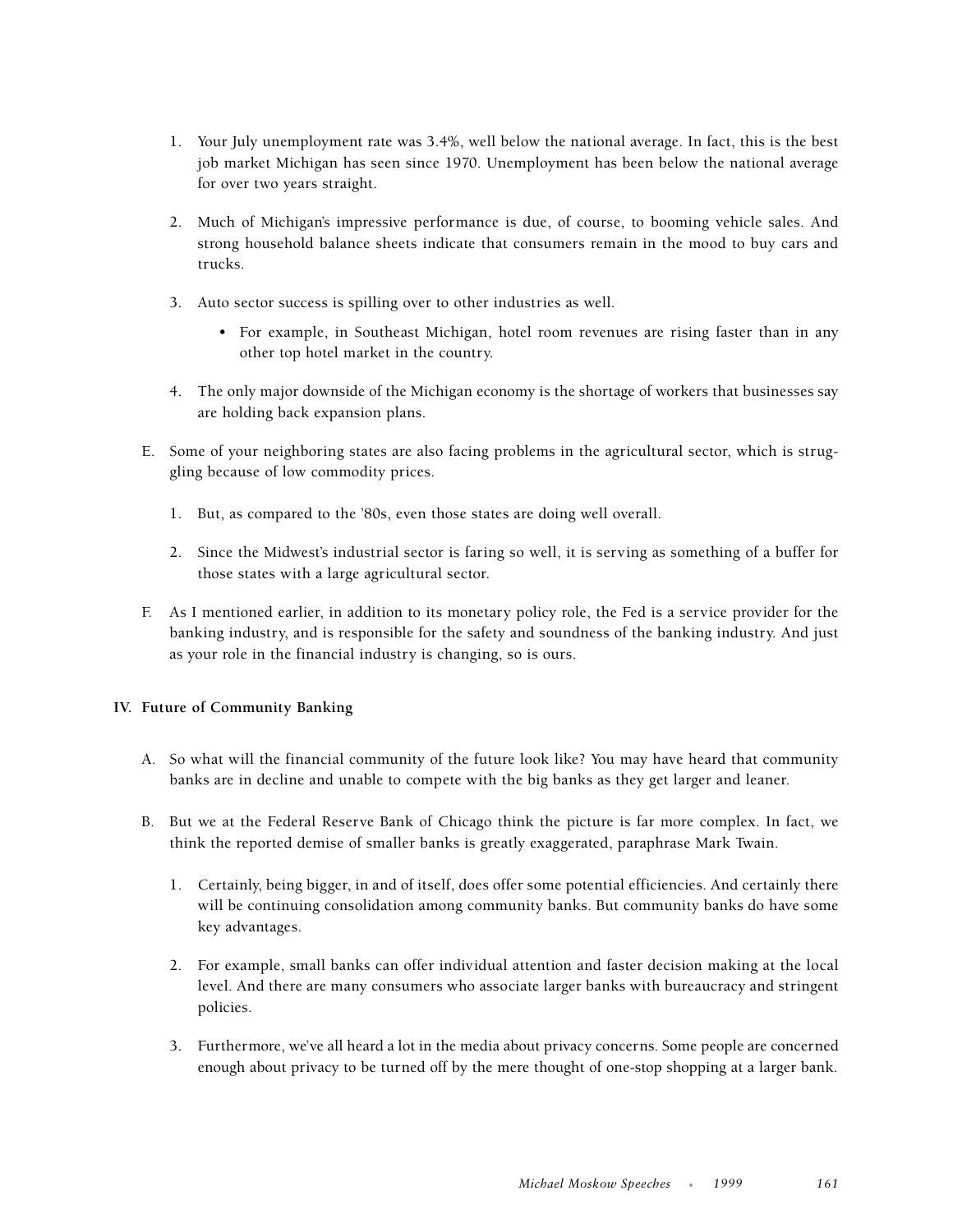- C. The successful banks of the future will be well-managed banks, whether they are small or large.
	- 1. Community banks will always be in demand for their ability to offer high-quality, face-to-face customer service.
	- 2. And now that technology is giving all banks affordable access to all products and services even those once only available to customers of larger banks — customer service may become an even bigger point of sale.
	- 3. The number of start-up banks in recent years lends support to this position. In fact, Michigan had 24 new banks established over the past five years.
	- 4. Furthermore, Michigan is the only state in our district that has had an increase in the total number of banks over the past few years.
- D. The mid-sized banks, may on the other hand, be in for hard times.
	- 1. We foresee a "barbell" shaped industry, with the majority of banks clustered at the two ends. At one end would be the larger banks, and on the other, the community banks.
	- 2. Mid-sized banks, in contrast, may struggle with a bit of an identity complex as they search for their niche in the market place.

#### **V. Fed's role as service provider**

- A. The changing shape of the banking industry in recent years made this a natural time for the Fed to reconsider its role as a service provider. Perhaps that is putting it mildly. We explored all options.
	- 1. For example, we even analyzed the potential impact on your business if we privatized our check processing functions.
	- 2. In the end, however, it was clear that the majority of players in the banking industry wanted the Fed to remain an active participant in providing financial services.
	- 3. In particular, there was a strong desire among community bankers that the Fed continue to provide check services to ensure that there was sufficient competition in the area.
	- 4. Many of you did not want to be dependent on your competitors for such essential services.
- B. But this does not mean the Fed's role as a service provider has not changed.
	- 1. Although we will continue to run the check clearing services on which many of you rely, that function may be less important to your business in the future.
	- 2. It is true that we continue to see the use of checks increase each year. But, for the first time in the several decades since electronic payments became more than just science fiction, we believe the tide is turning and electronic payments is close to reaching critical mass … the banking industry is spreading its wings.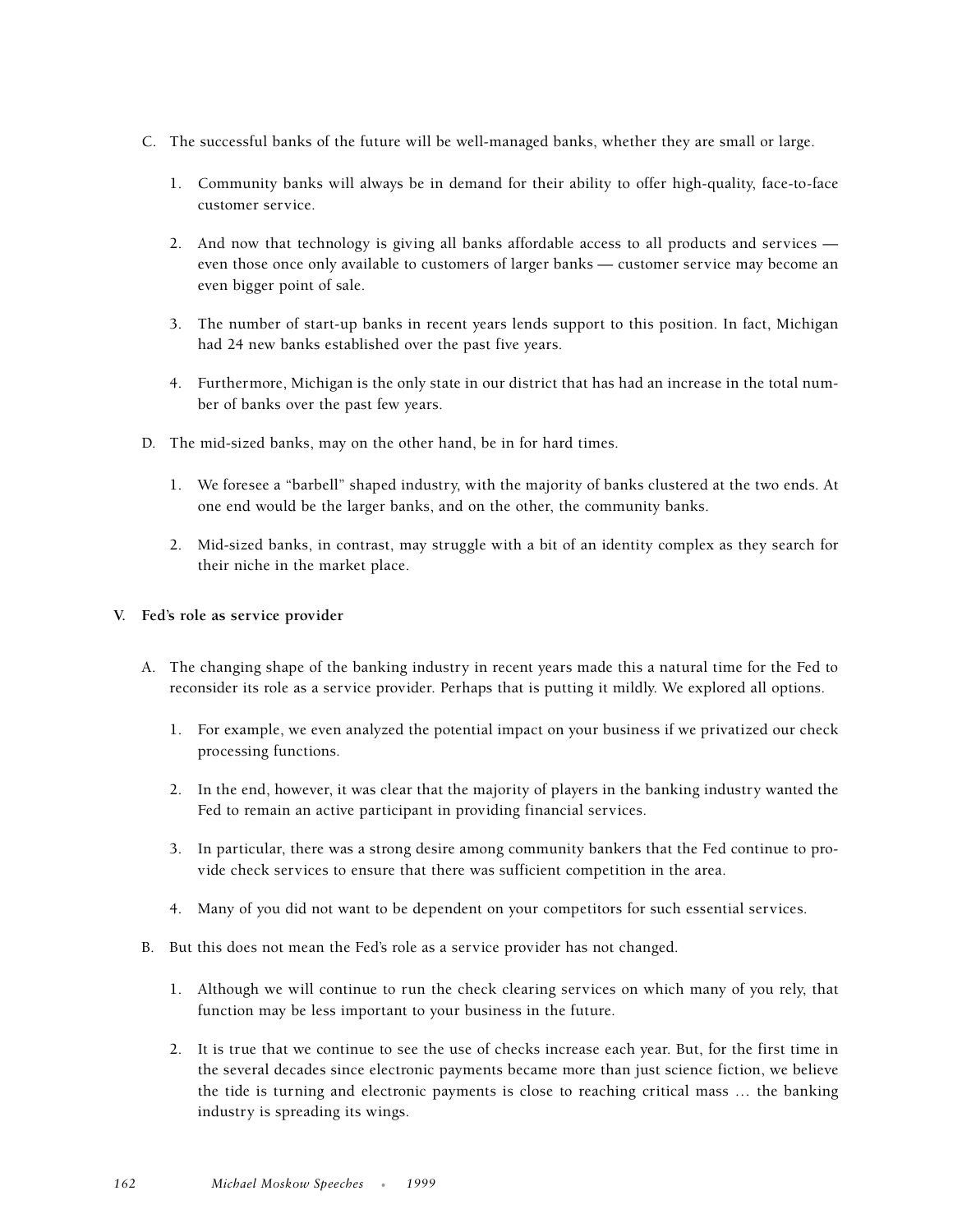- C. Until now, electronic payments have been rather slow to take hold.
	- 1. Take smart cards, for example. One would think people would be attracted to the idea of one card that combines your drivers' license, bank card, and credit card all onto one piece of plastic.
	- 2. The technology has been around for some time. But people just haven't taken to them. None-theless, smart cards shouldn't be written off yet.
	- 3. They work well under certain circumstances. Many college campuses use them. And they work great on military bases, where soldiers and their families live in tight communities with similar activities and interests.
- D. In short, we can't evaluate the success of electronic payments as we would evaluate other consumer goods.
	- 1. Smart cards are not Beanie Babies. Nor would we want electronic payments to be here today and gone tomorrow.
	- 2. It isn't a bad thing that consumer acceptance of electronic payments is an evolutionary process. As many of you will recall, the credit card took many decades to reach its current level of popularity.
	- 3. Smart cards may require an equally lengthy gestation to reach a similar level of acceptance. Staying power is more important than being the flavor of the month.
- E. The slow acceptance of automatic payments, such as ACH and home banking, has also concerned many in the industry. Some consumers don't trust ACH.
	- 1. I can understand that a young family living paycheck to paycheck would be nervous about the perceived loss of control over the timing of payments coming out of their account.
	- 2. And it's understandable that they'd have reservations about signing up for ACH until they are confident that all businesses that they deal with are willing to accept that form of payment.
	- 3. At the same time, businesses don't want to invest in new equipment and marketing campaigns until they are confident there will be enough volume to make the investment cost effective.
	- 4. This paradox is the main reason why electronic payments are lagging behind the internet in terms of market penetration.
	- 5. The public's message is: Technology's great, just don't play around with my money.
- F. That's why, the Fed has made public education about the advantages of electronic payments a top priority, and we are working hand in hand with NACHA in this area.
	- 1. But education campaigns are not enough. Customers want electronic payments to be as user friendly as credit cards, 1-800 number and all.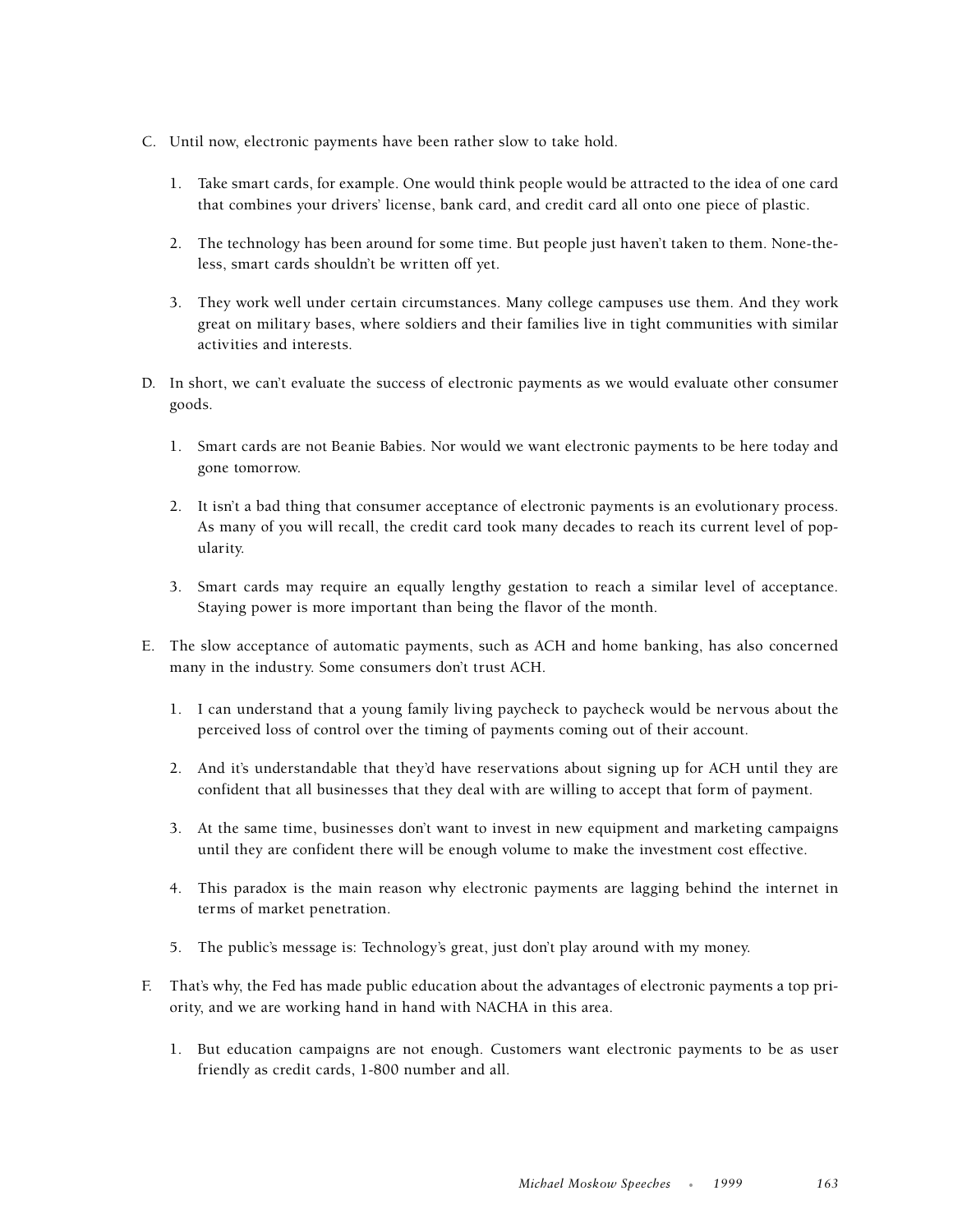- 2. And that kind of customer service is going to require further close and collaborative work among financial institutions, corporations, and technology providers.
- 3. The good news is that recent announcements from key financial industry services leaders suggest that this is, in fact, the trend.
- G. More good news is that we may not need to wait for consumer acceptance to take hold. Business-tobusiness transactions, although only a small portion of all payments, may lead the way.
	- 1. For instance, consider large industrial companies like General Electric who have automated their accounting and purchasing functions.
	- 2. Some of these firms have now even gone into the business of facilitating electronic commerce, leveraging their internal successes.
	- 3. Over the last decade, firms have moved customer transactions from the back-office to the front office, allowing easier and more standardized order entry and better tracking of service and delivery.
	- 4. For instance, if I buy ten of the chairs you're sitting on at this very moment, the manufacturer is likely to make them only after I've placed the order, rather than pull them out of inventory.
	- 5. Companies are less likely to operate their business based on speculations regarding future demand.
- H. Again, this is all the product of a slow evolutionary process in which technology is slowly increasing our productivity and changing the way we do business.
	- 1. It is critical to think about these developments over the longer term…decades rather than months.
	- 2. With this understanding, it is hard not to be optimistic about developments in electronic payments.

#### **VI. Fed's role as bank supervisor**

- A. Like electronic payments, the Fed's role in supervising the financial industry is evolving in response to the changing environment.
- B. The Federal Reserve supervises nationally nearly 1,000 state member banks and 5,000 bank holding companies nationwide. And each and every one is a moving target.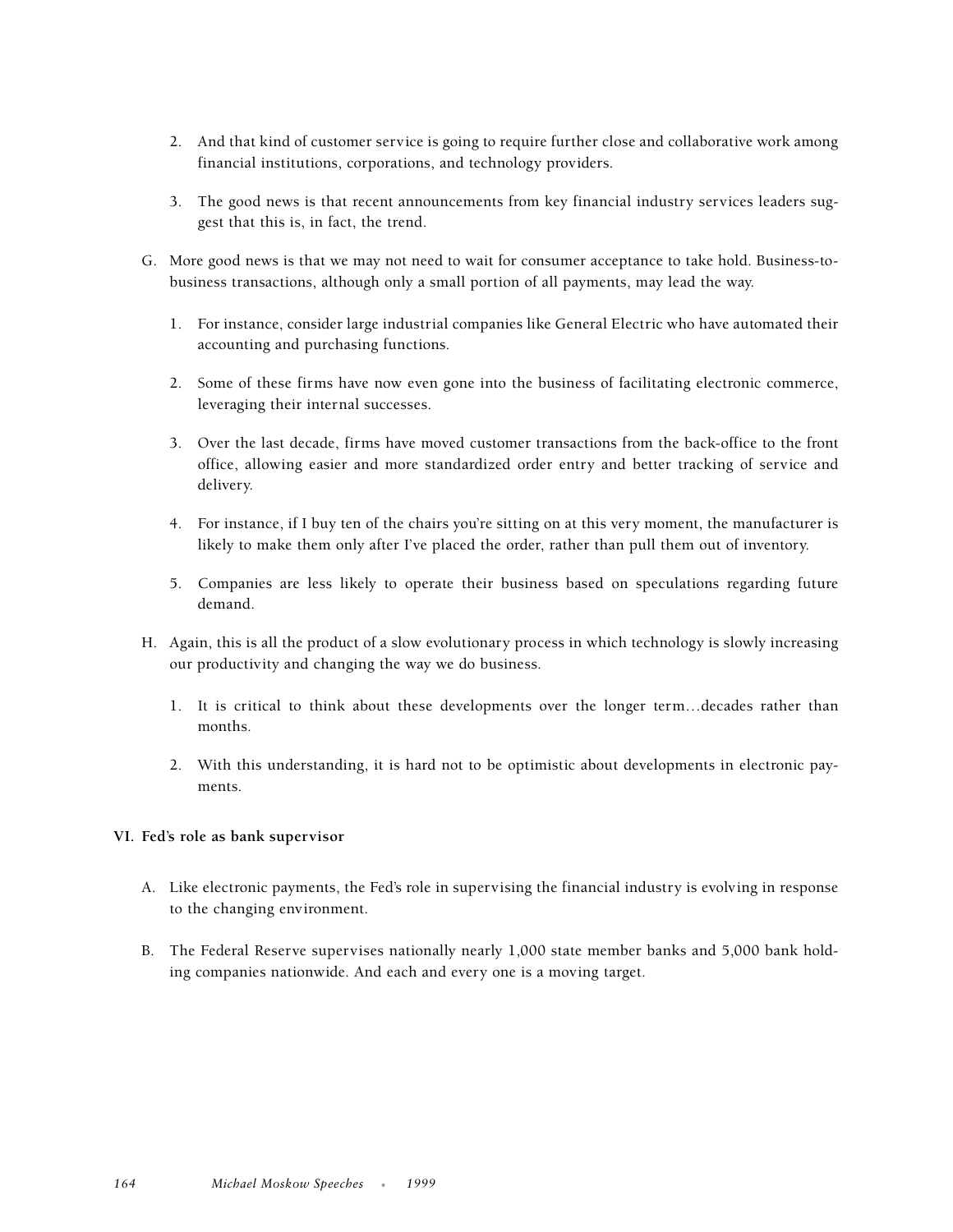- 1. Some of you, have no doubt, left your office one day to return to what is, in terms of risk, an essentially different bank the next.
- 2. Changes in the entire risk profile of your bank can occur in a matter of hours. Just by picking up a phone, you can sell loans, purchase deposits, or use derivatives to improve your ability to manage credit and interest risk.
- 3. And because service fees are a greater portion of bank income than in the past, the ebbs and flows of business are also of greater concern than in the past.
- C. If I had to highlight what our bank supervisors do differently today, as compared to how we supervised financial institutions in the past, I'd say we are far more pro-active.
	- 1. For the past 85 years the Fed has been a cop-on-the-beat of the banking industry. Now, we're more like risk analysts.
	- 2. Our goal isn't to have to come in after the fact and clean up the problem. Rather, we want to foresee problems well before they come into fruition, in order to help banking institutions better manage risk in an increasingly complex age.
	- 3. Fed supervisors today need to know competitive forces facing your bank as well as enforce banking laws.
	- 4. And there is good reason. Focussing on risk management at the individual bank level is the best way to limit problems and contribute to macroeconomic stability.
- D. This change in focus has also altered how our supervisors go about doing their jobs. I hope that you've seen the change.
	- 1. At one time a supervisor would show up unexpectedly at a bank, badge on display like Kevin Costner in "The Untouchables."
	- 2. Now you're more likely to find regulators on the phone, keeping in regular communication with bank managers.
	- 3. And when on-site bank examinations do take place, they are no longer cookie-cutter events.
	- 4. We tailor bank exams now to focus on the areas of greatest risk. In doing so, we've made the entire process more efficient, both in terms of resources spent by the Fed, and time dedicated by you and your managers.
- E. We also coordinate exams and visitations and share information with other federal and local agencies, to avoid taking up more of your time than we have to. That's a far cry from the days of asking for everything in triplicate.